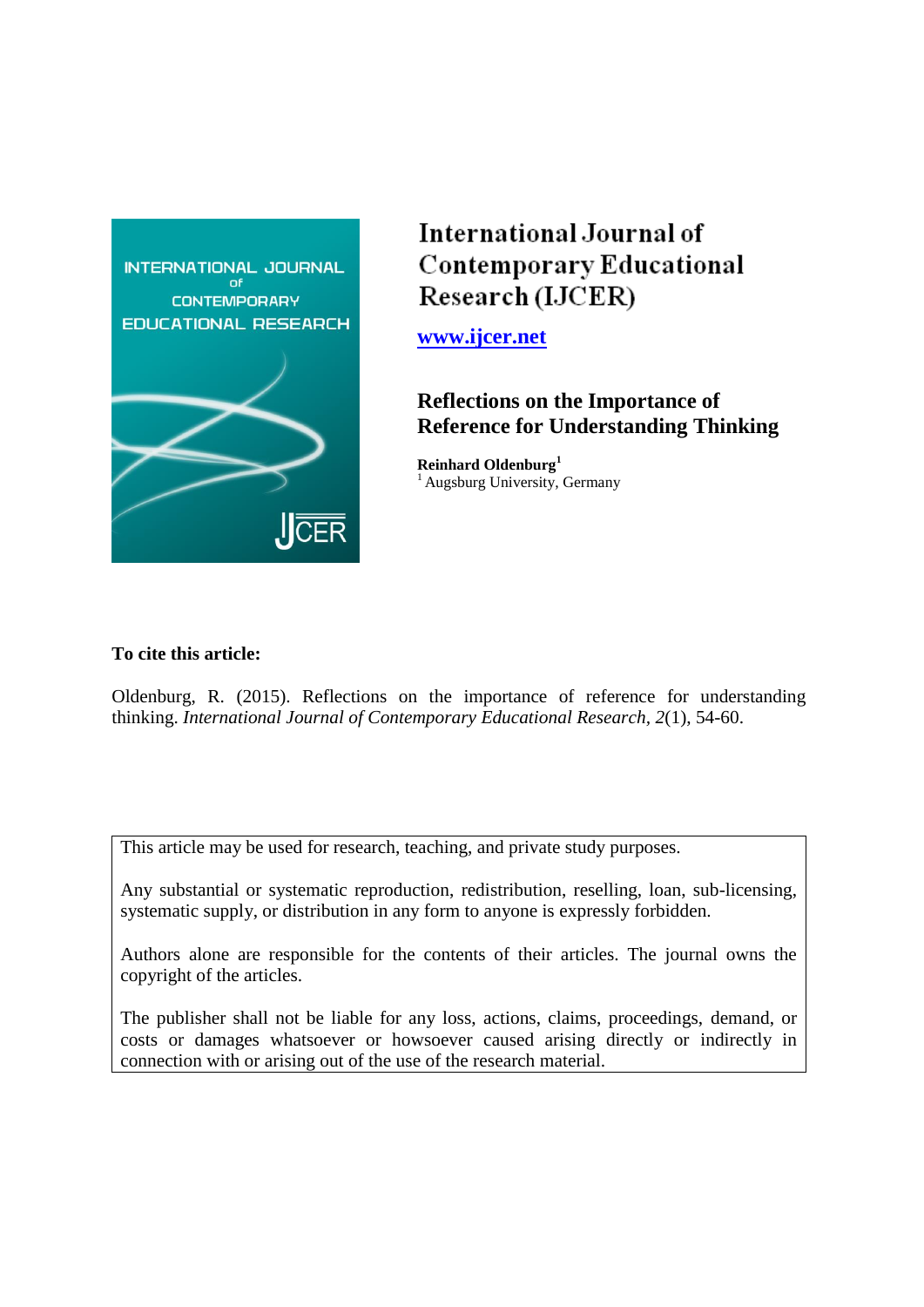

# **Reflections on the Importance of Reference for Understanding Thinking**

**Reinhard Oldenburg1\*** <sup>1</sup> Augsburg University, Germany

# **Abstract**

An intentional form of the semantics of algebraic expressions in the tradition starting with Frege is popular in mathematics education. On the other hand, mathematical logic including predicate calculus and lambda calculus is dominated for more than 50 years by referential semantics. A third field of investigation is the semantics of mathematics as realized in programming languages and computer algebra systems. The paper explores the tension between these approaches and tries to clarify the role of reference both in he developed mathematics as well as in the learning process. Referential semantics simplifies theories but requires mental objects to be constructed to be useful. This links the topic to reification theory. A small collection of observations of learners' behavior adds support to the claim that reference is of some importance in the learning process.

**Key words:** Semantics, algebra, variables.

# **Introduction**

-

The semantics of logic has been a subject of change for a long time. At least for mainstream mathematics this process has reached a stable state with the works especially of Tarski. Predicate calculus together with set theory has shown to be a powerful combination that fulfills the needs of mathematicians and moreover of computer scientists. In the present paper we investigate the fundamental role of reference in this theory of the semantics of logic language. A brief outline of this is described in section 1. Yet, in mathematics education it is more common to refer to the older semantical theory by Frege. Notably Arzarello et al. (1994, 2001) have dealt with this in detail and came to the conclusion that his intentional semantics is well suited for education (section 2). On the other hand, the modern referential view of logic has advantages in giving a short and concise description of the formal background of mathematics (section 3,4), but may be dangerous as model for what students should be presented (section 3). Hence, the central question that should be clarified is the relation between understanding and reference (section 5). We collect some simple observations that might help in giving an answer to this question (section 6), but find that further research is needed to clarify the situation.

## **Predicate Calculus, Lambda Calculus**

The notion of reference plays a central role in modern formal mathematics (see e.g. Li 2010). In predicate calculus, formulae are build up from symbols for variables, functions and predicates, logical conjunctions (not, and, or, implication, …) and quantifiers (for all, exists). The well-formed formulae are described on a purely syntactical level. Meaning is given to them by fixing an interpretation that consists of a domain and an assignment of a value from this set to every free variable in a formulae and of functions and predicates over this domain for every predicate and function symbol that arises in this formula. Focusing on variables, an interpretation is thus a set of references from variables to the domain of the theory. If a formula is true for some, all or none interpretations applied to it, it is called satisfiable, tautology, or contradictory, respectively. The role of variables is to refer to objects from the domain. All variables are equal, but they may play different roles, depending on the quantifiers applied to them. But even then their function is to refer to an object.

Note that in each interpretation, the variable is assigned a unique object that is fixed in the interpretation. One may write this assignment as  $v \to a$  (here v is a variable (i.e. a part of the logical meta-language) and a is an object of the domain). An interpretation consists of exactly one such assignment for each variable. Evaluating if

<sup>\*</sup> Corresponding Author: *Reinhard Oldenburg, reinhard.oldenburg@math.uni-augsburg.de*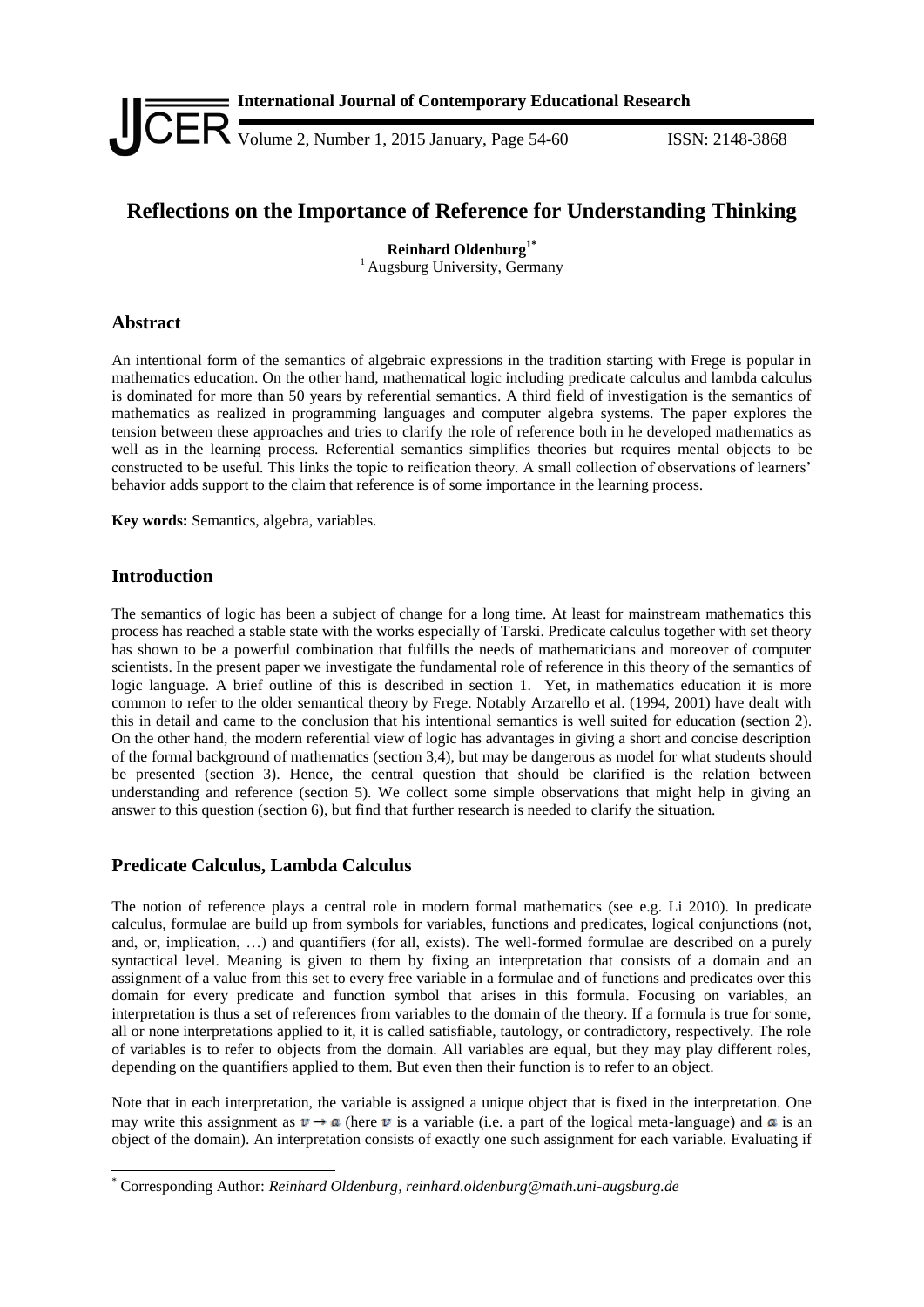a formula is true or false in a given interpretation amounts to applying all these assignments as substitution rules and then checking in the domain if a statement is true. In general we use the term evaluation (w.r.t an interpretation) for the process of determining the object of the domain that an expression refers to.

Note that understanding change on the level of this formal language requires either the introduction of two variables to capture initial and final states or that of a function of formalized time, or, on the Meta level - the consideration of many interpretations.

Of course, this whole story only makes sense if the domain is well-understood. A prototypical example is arithmetic, where an axiom system assures that only domains are possible that are isomorphic to the standard set of integers. To work successfully in this logic theory one has to understand this set of integers, i.e. one needs to be able to decide the truth of predicates (such as 3|12) over this set. What the logic adds to purely having the integers as mental objects is the ability to make general statements over this set.

We conclude with a short look at lambda calculus which is an equivalent logical system that is essentially suited for understanding computation (Michaelson 2011). It is so to say the calculus of pure functions and used e.g. as a theoretical basis of functional programming languages. Variables appear as parameters of functions. Their role is to refer to the input given to the function. This short description is enough for our purpose as we need only the conclusion that with regard to variables, both logic systems, predicate and lambda calculus, don't differ much: Variables refer to something.

#### **Semantics based on Frege**

Arzarello et al. (1994) and many mathematics education researchers in the sequel work with an intensional semantics of algebraic expressions that derives from Frege's theory. Especially they draw on Freges distinction between sense and denotation (Frege used the German word 'Bedeutung', but it would be misleading to translate this as 'meaning', and most translators avoid this). His most cited example is that of the expressions 'venus', '*morning star' and '*evening star'. They have, according to Frege, the same denotation (i.e. they refer to the same object) but their sense (i.e. all the connotation these expressions may have for you) is different. Thus, when evaluating an expression using a replacement  $a \rightarrow b$  we may lose some information (namely the sense of *a*) when substitution *b* for *a.*

Now, we focus on the application of this to understand the use of the algebraic language. In the words of Arzarello who develops Frege's theory into more detail, one may say that the expressions  $n(n+1)$  and  $n^2+n$  have

- 1. the same **denotation** (or the same reference), namely a function in *n*
- 2. different **algebraic senses**, i.e. one is expanded, the other factored. The algebraic sense "represents the very way by which the denoted is obtained by means of computational rules".
- 3. different **contextual senses**, e.g. the first may have the sense of the area of a class of rectangles or it may be the product of consecutive integers.

This distinction is appealing because it can be used to explain certain problems of students, e.g. as being the result of students mixing up these levels or neglecting one.

Interestingly, the denotation, which might seem to be the easiest to characterize, proves to be delicate and is handled differently by authors who base their presentation seemingly on the same theoretical grounds. First note that there is some arbitrary choice made: One might have expected  $n(n+1)$  or  $n^2+n$  to be a polynomials in *n* rather than functions. However, (Arzarello et al 1994, p. 110) says that functions are denoted: "For example, the expressions  $4x + 2$  and  $2 \cdot (2x + 1)$  express different rules (senses) but denote the same function." Taking the denotation as functions may not be what one wants and on the next page they state "The denotation of a symbolic expression in algebra is the numerical set, possibly empty, which is represented by the expression itself." In this understanding, the denotation (when working over the reals) of  $n \cdot (n+1)$  and  $n^2+n$  would be the semi-open interval  $\left[-\frac{1}{x}, \infty\right)$ . Moreover, following this line of thought one has to say that *x* and *x*+1 have the same denotation when working over the integers or reals (but different denotations over the natural numbers).

The problems to define denotation in a coherent fashion seem to be rooted deeply in Frege's theory. We continue to explore these difficulties by focusing on the somewhat different presentation given by Drouhard & Teppo (2004) that draws on Frege as well. They put out, consistent with Arzarello et al. in the first of his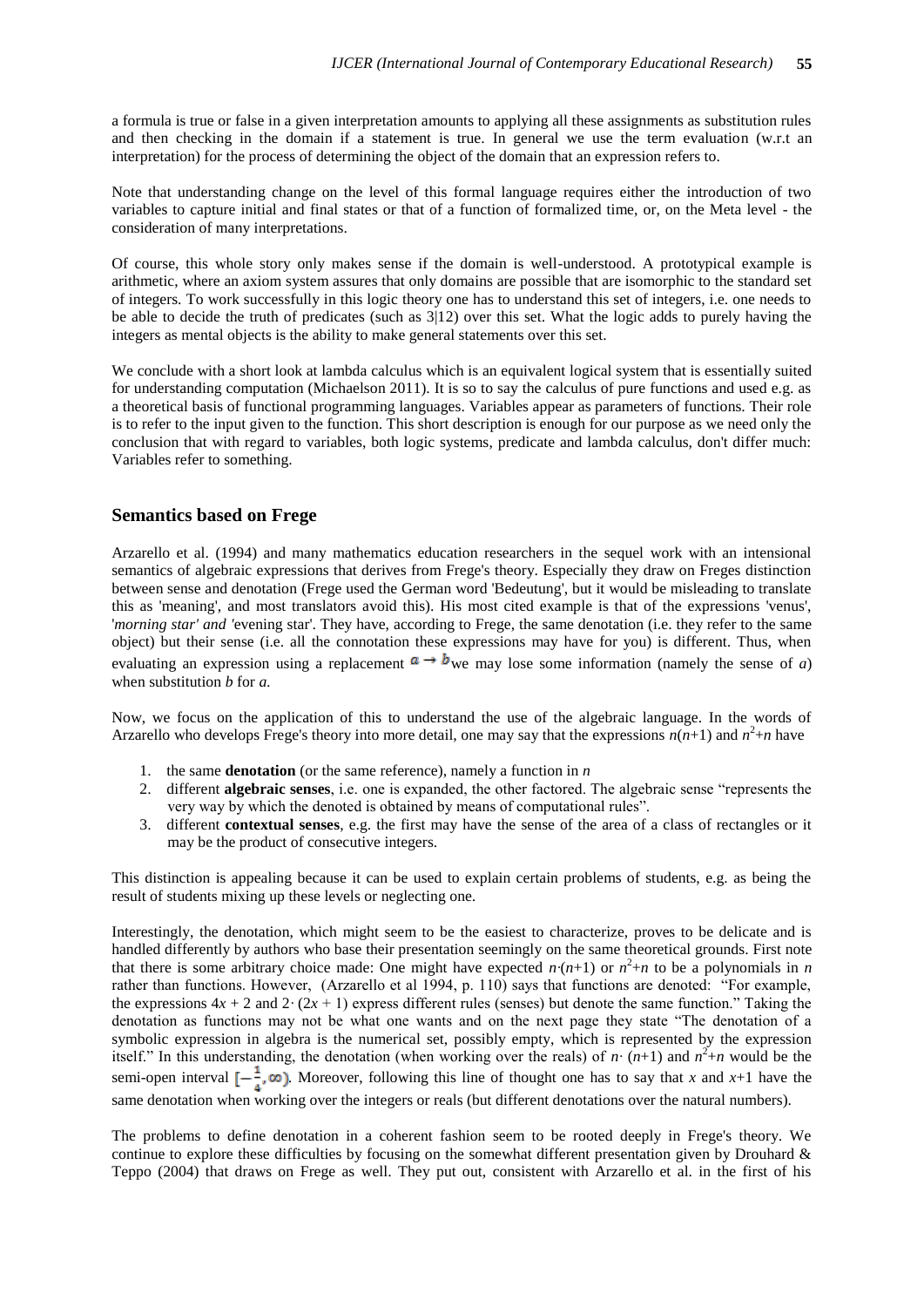explanations of denotation) the interpretation that  $2 \cdot x + 2$  denotes a function  $\mathbb{R} \to \mathbb{R}$  and that  $2 \cdot (x+1)$  denotes the same function (although they differ in sense). Furthermore,  $2 \cdot x + 2 = 1 - x$  denotes a function from numbers to Boolean values  $\mathbb{R} \to \{true, false\}$ .

There are two severe problems with this approach:

First problem: Because 4+1 and 3+2 denote the same number, one may replace one for the other without affecting the truth of sentences, e.g.  $,4+1$  is a prime" will stay true after the substitution. On the other hand, the statement  $n(n+1)$  is a factored polynomial will become false upon replacing the expression by  $n^2+n$ . Thus, following Frege's intentional semantics, we must say that the truth of statements is not affected alone by what objects expressions refer to, but also what sense they are attributed. This is problematic, because 'sense' is a notion that is in itself not clearly defined. Thus, doing substitutions is a dangerous operation that requires deep analysis each time it is to be carried out – although it is a very frequent operation in mathematics. Quine (1960) has analyzed such situations and called them opaque contexts – which should be warning enough to chase students in this direction of thinking.

Second problem: Algebraic language is context free in the following sense of formal languages (i.e. context is not meant to be a real world context): The rules of the language apply to sub-expressions independent of their position in larger expressions, e.g. is you know that  $a+b$  equals  $b+a$  then you may replace one of these expressions with the other, independent of its position in some larger expression. And if you know that *n* refers to a number, then in  $n+1$  the *n* refers to a number as well. This context freeness obviously simplifies a language very much and is reflected nicely in the view that algebraic expressions are trees where each leaf is a tree in itself that can be arbitrarily complex. In the Frege tradition, however, we are told that *x*+1 and 2*·x*-1 are both functions  $R \rightarrow R$  and these functions are different, so that we must conclude that  $x+1=2x-1$  is a false statement because the objects on both sides of the equal sign differ. To overcome this, and allow for equations to be solved for unknowns, Frege followers must scarify context-freeness. They have to claim (and Drouhard&Teppo do this explicitly), that in  $x+1=2x-1$  the part  $x+1$  does not reference a function, rather as a part, it references nothing, but the whole refers to a function to the Boolean values. Thus, students can't learn one simple rule of what *x*+1 refers to, but they have to ask in each new context, what sense it has there. Thus they are urged to ask the question, Am I allowed to do this *here?*".

To summarize: Taking Frege's intensional semantics as a basis of algebra gives the vague but useful notion of sense but comes at the cost of leaving denotation unclear and seemingly precise statements are bound to use the vague notion of sense as well.

# **Reference for simplicity!?**

Within logic and moreover lambda calculus, many programming languages and so forth it has been realized that the complexity of the semantics of formal systems is reduced and streamlined if you assume that all symbols refer to something in a unique way. This does not only apply to variables for objects from the domain but also for function and predicate symbols. For example, one may hold the view that (depending on the domain) the equal sign = is not just a syntactical mean like parentheses but refers to something, namely a function from  $\mathbb{R} \times \mathbb{R}$  to the set {true, false}. This point of view is very clearly articulated in one of the programming language with the slimmest yet most powerful semantics, namely Scheme (Abelson et al. 1998). In this language the equal predicate that the sign = refers to can handled like any other object (e.g. stored somewhere, passed as parameter). To be more precise, entering an expression in this language gives its evaluated value, e.g. entering 5 gives 5 and entering (+ 5 2) gives 7. After (define a 3) we have that (+ a 1) gives 4. The interesting thing is that entering  $=$  gives a procedure, e.g. in the racket implementation this prints out as  $\frac{4}{2}$   $\frac{1}{2}$   $\frac{1}{2}$   $\frac{1}{2}$   $\frac{1}{2}$   $\frac{1}{2}$   $\frac{1}{2}$  is just a name. A standard name that comes defined in the initial environment while a in the example above was a name introduced by the user. Thus even the equal predicate (and as well operations such as +) are used in the same referential setup: These are symbols that refer to a procedure. However, not every part of the language has a reference – a single ( does not have. Nevertheless, this approach greatly simplifies things: Symbols refer to something and that's the value used upon evaluation.

So, a consequence could be to set out the goal to base school mathematics on such a simple and consistent referential semantics that is successful in a vast variety of areas. Every symbol used is then to be understood as a reference to some object and the logic of quantifiers on them may set students in the position to master all mathematical questions in a consistent, simple semantics system.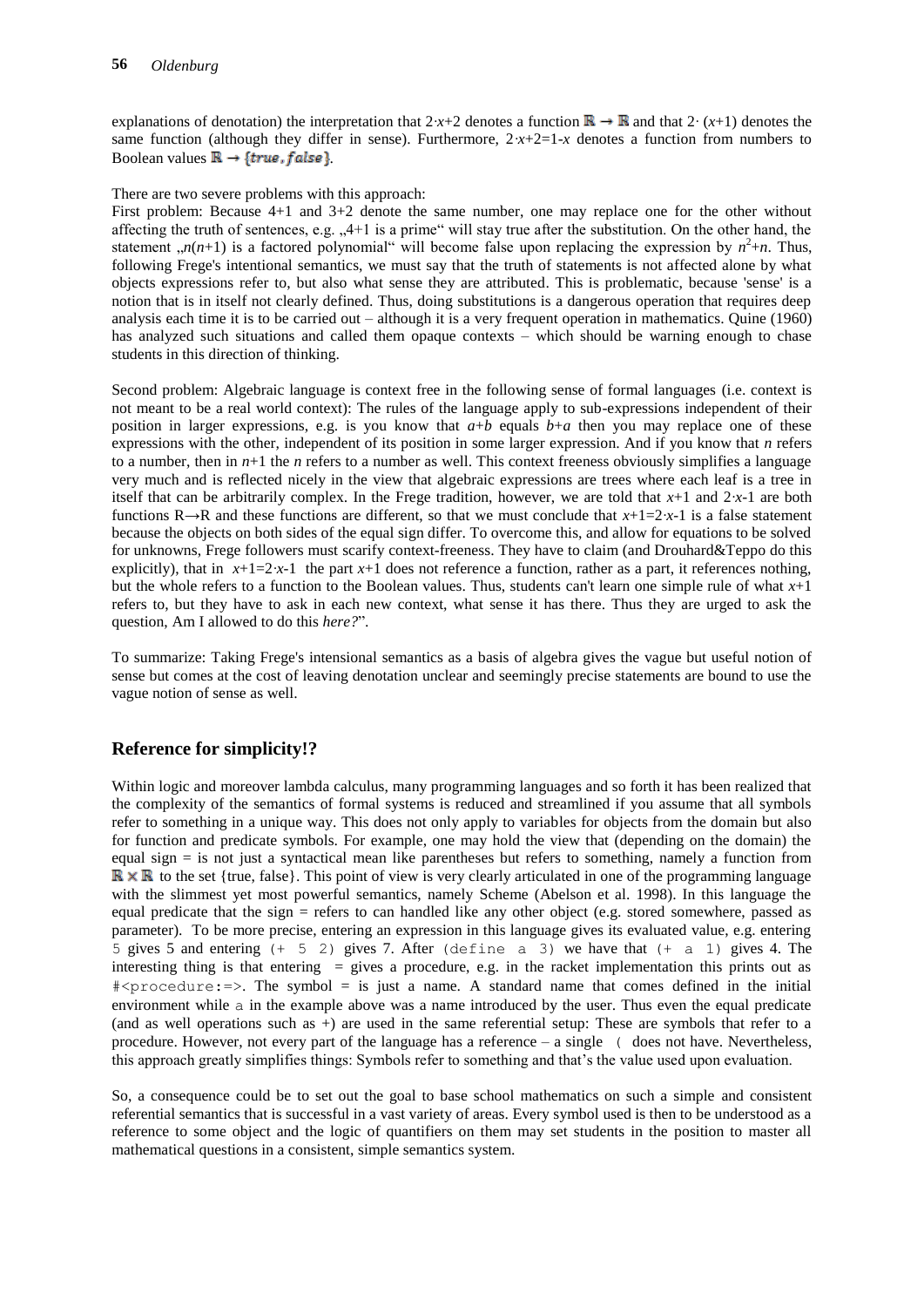However, although logically consistent, such an attempt could very easily prove to fail. Its simplicity draws on the following facts that are given for most adult users and creators of mathematics but seem very questionable when looking at learners:

- 1. The domain of objects *S* needs to be clearly understood. As a quantification  $\Lambda$  for all *x* in *S* we have  $\ldots$ " needs an overview of what the elements of *S* are. Yet learners may not have constructed the objects mentally as their own objects, and even if they have constructed some or all of them, it may turn out that the learner is still missing the overview of this domain.
- 2. Even if the domain of objects is mastered, it may be the case that functions on this domain are not yet constructed as mental objects, e.g. the learner may still have the process view without having it reified yet. E.g. it may be that learners can use the definition  $f(x)=2x+1$ of a function N $\rightarrow$ N to calculate function values, but they may fail to see f as an object. Especially they may fail to see that the part *f* of these expressions refers to something. That learners often accept or produce such writings as  $f(x)=n+1$  (thus not linking the variable in both sides of the equation) shows that they view this more like a ritualized way to express a calculation procedure than as an expression composed of parts that have individual meaning by their reference to some objects.

So, from his considerations it is not yet clear, what the relevance of reference is, expect that is desirable. We will explore some more aspects before trying to put bits together.

#### **Technology: Computer algebra systems**

The last section has already alluded to a connection to technology and this will be addressed in more detail in this section. When you enter an expression in a computer algebra system (see e.g. Davenport 1988) it builds up a certain structure in the computer's memory that we call an object (it may be a number, a list, a polynomial or some other thing). If one assigns the expression to a variable, then the variable refers to it and in evaluation will henceforth give this object. Thus, we have a referential structure as the working model of such a system. However, it would be absolutely infeasible to have objects used in the way suggested by Frege's theory. Instead, for all modern systems the expression  $n \cdot (n+1)$  and  $n^2+n$  denote two different objects. Thus, sticking with Frege's theory would mean to explain students, that these expressions denote the same objects, but that the CAS does treat them as different. Or, put differently, it hinders students in synchronizing their mathematical objects and operations with that of the system, and as a result they are not able to learn from the system as a model of correct mathematical behavior. The only way out would be to say that the CAS deals with the sense of the expression, not with its denotation. But certainly, a computer can't work with the contextualized sense, at best with the algebraic sense. This notion is left a bit vague by Arzarello and Drouhard, at least it seems to be not so clearly defined as to become a criterion for checking if a computer algebra system works correctly. For example, one may ask if 1 seen as a number and 1 seen as a constant polynomial have different algebraic sense – if so, it can't be detected by standard computer algebra systems (although, there are strongly typed systems that make this distinction). To say that CAS works with algebraic sense would then require to say that the algebraic sense is identical. The same applies to examples such as  $1+x$  as being either a polynomial or a rational function with unit denominator. One of the explanations Arzarello et al. give is that "it represents the very way by which the denoted is obtained by means of computational rules.". But as most CAS treat *x*+*y* and *y*+*x* as identical objects they can't represent the difference of the algebraic sense between these two writings. I think that the only definition of algebraic sense that is compatible with the use of computer algebra would boil down to say that two expressions have the same algebraic sense if they are represented in the CAS by the same object. But this would eliminate the need for sense as it replaces it with denotation.

Given these problems, I suggest that the easiest way to deal with the problems is to adopt for mathematics in general the way algebraic objects are dealt with in computer algebra systems. This is not to be mistaken as saying that technical decisions of computer algebra makers should have normative power for teaching mathematics. In the contrary, the science of computer algebra systems has established, that the best way to build such systems is to stick close to the ideas of formal mathematics such as predicate and lambda calculus. Thus, supporting a completely different view of mathematical objects would mean to increase the distance between school mathematics on one side and logic, mathematics and computer algebra on the other side at the same time.

To summarize the joint result of the last three sections: We propose that writings of compound signs such as 2⋅*x*+1 or 2⋅*x*+1=3⋅*x* refer to mathematical objects which are expressions. Thus, besides standard domains like integers, rationals and polynomials we also consider expressions as a valid domain in predicate calculus. These expressions may – if needed – further be mapped to specific domains such as polynomials, rational functions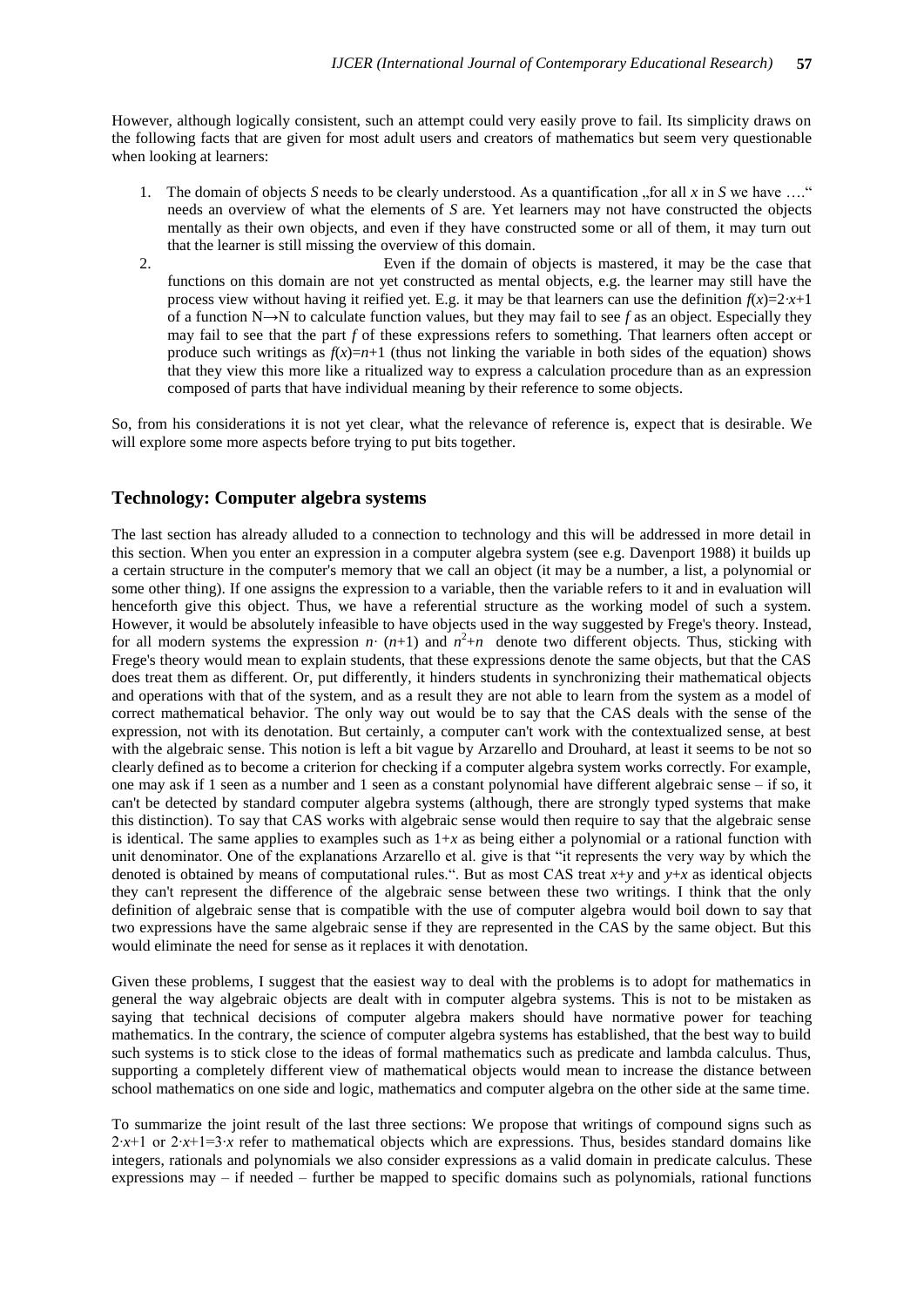etc. but as they are created by writing them down 2∙(*x*+1) and 2∙*x*+2 denote different objects. By mapping them to specific other domains, such as polynomials, different expression objects may be mapped to the same polynomial object. This allows for a fine grained understanding of identity. In the large domain of expressions we can attribute properties like 'expanded' to these objects rather than to have the need to speak about the vague notion of sense. This is a consistent and clear referential view of mathematics, compatible with mathematical logic and computer algebra systems. Yet, it has to be discussed, if this view is adequate for learners of mathematics. There are some subtle points to be clarified but first let's look at an observation that illustrates that thinking about expressions may be rather close to students intuitive conceptions:

For instance, a child asked by an interviewer to write down the length of a space-ship's path composed of *y* 1l-light-years long segments said: "What, shall I write what I would do?"; and after she eventually contrived the formula 11·*y*, she exclaimed to the interviewer: "What, is that all it was? Why didn't you say so? I thought you wanted an answer." Thus, for this child the expression was a mere prescription for the sought-for quantity, not the quantity itself. (Sfard&Linchevsky 1994, p. 207)

This shows that this student feels comfortable with 11·*y* as an expression but struggles with Frege's view that this denotes a number.

## **Understanding by form and by reference**

As explained above, modern logic and mathematical software and programming language are extensively based on the idea of reference. When a new mathematical subject is created, researchers define their new domain of objects to be able to use the referential semantics of logic. The assumption that such objects exists at least relatively to some frame (ontological commitment in the language of Quine (1960)) is the first step in doing mathematics. As mentioned at the end of section 3, this view may not be adequate for learners who have not yet constructed the mental objects that variables should refer to. Consider, as an example, functions. There are various theories that describe the learning process of functions. One theory that is prominent in Germany is the theory by Vollrath who describes four steps in the learning of the function concept. Only the last one considers function as objects. A three step theory by DeMarois (1998) similarly puts functions objects on the highest layer. So, if these theories are correct, there must be a way for students to gain meaning other than the referential semantics of developed mathematics. How this way may look like is a difficult question. Besides by Frege, non-referential theories were influenced by Wittgenstein's language games. This is certainly attractive for natural languages, but the approach lacks the rigor needed for formalized proofs. For the purpose of understanding learning however, it may be quite adequate. One may say, e.g., that students learn the rule that after  $f(x)$  one puts the rule of some calculation, or they may view the vector analytic description of a line  $\vec{x} = \vec{a} + t\vec{b}$  as a ritualized way to give a point on a line and the direction of a line without seeing any referential meaning (of x standing for a vector to a point on the line or of seeing the whole as a logical statement with free variables that can be used, e.g. to substitute a vector for *x* and determine if there is a solution for *t*, i.e. if the point is on the line.). Such language games allow processes to take place and thus they form the basis of reification and the creation of mental objects that can then serve as the basis for referential understanding. The roles of diagrams in thinking can also be understood from this purpose. In (Oldenburg 2011) we put out the thesis that the inscriptions used by some programming languages are ideally suited to support the creation of mental objects. The diagrams are thus means to provide objects.

This gives a perspective on what might be a sensible didactical approach: Language games may be good starting points for the novice but ideally they are structured in a way to ease the creation of mental objects and form the domain of a referential understanding. The various forms of process-object theories such as reification theory (Sfard&Linchevski 1994) and procept theory (Tall 2012) may inform on how this object creation may take place. So the conclusion of this very sketchy paragraph is that successful learning is likely to happen if it is geared towards the creation of mental objects.

#### **Then, how important is reference really for understanding?**

Here we collect some hints, that reference is an important key in student's use of algebraic formalism. The first observation here is one from Meyer (2013). He led 11th grade students solve a problem of a number triangle, which is a complex arrangement of 7 numbers obeying several rules like that the sum of two adjacent numbers must be the number in a neighboring field. The details are not important, but it is of interest to look at the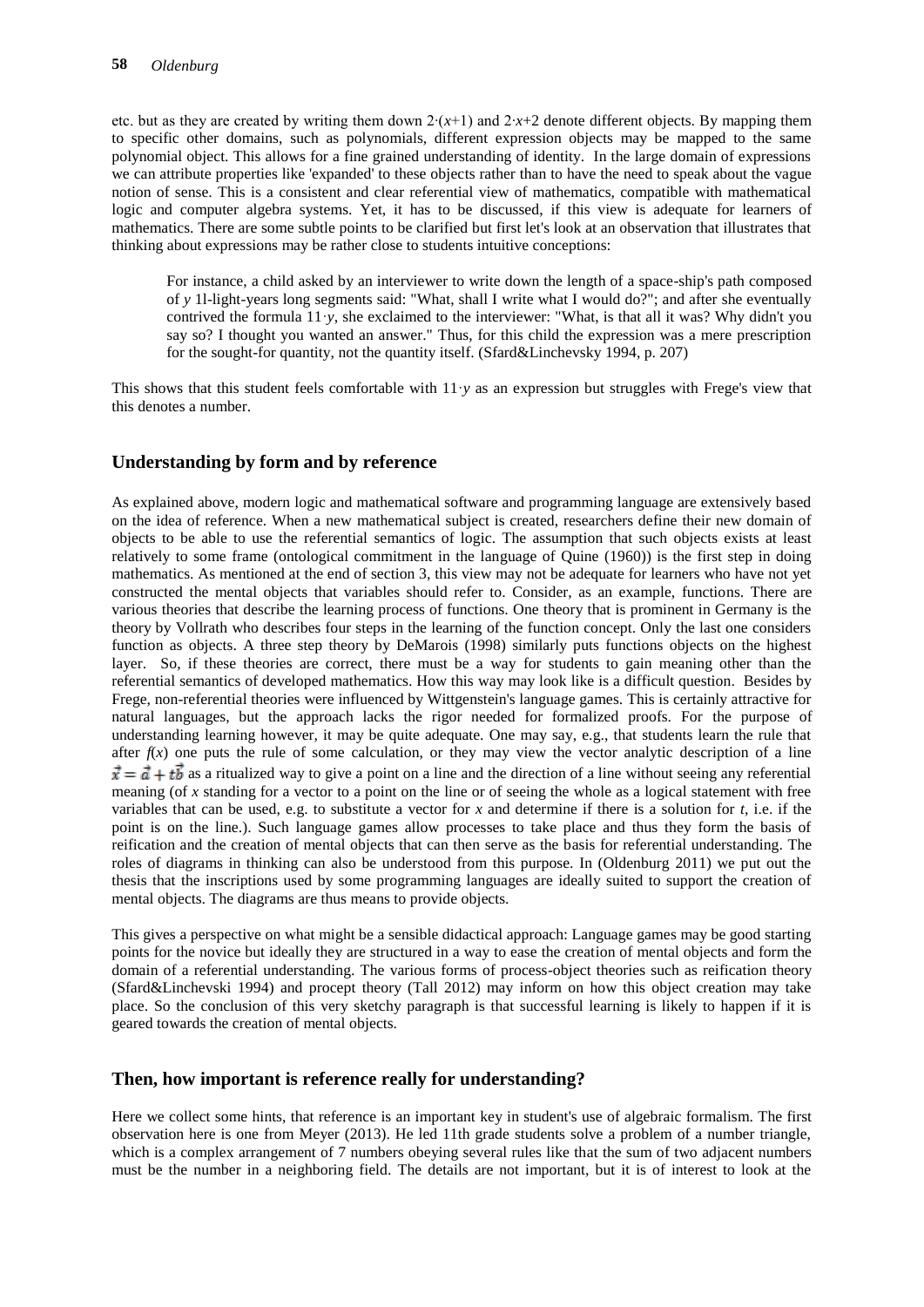transcript (which was found to be interesting by Meyer for completely other reasons) and ask what activities triggered the use of a symbolic variable as a problem solving tool. The student Frank interacts with another student and they talk a lot about numbers, experiment and try out, but they never use any algebraic concept. Then the interesting break in thought happens:

Frank: "...This is two times 7, basically (writes 2∙7 above the number triangle). And here we have one times 9 (writes 9 into the lower outer field) [...] and here (*points at the left inner field*) we have one part, *I mean, one x of 9*, I mean, times *x*, I don't know how to put it, say *x* from 9, and ..." (He intended 9-*x* and finally got to this. Highlights (italics) by RO)

The use of a symbolic variable was thus triggered by the embodied action of pointing to a place and this brought up the use of a variable. Thus, at least in this case, referencing is deeply linked to using variables in a sensible way!

Another (this time negative) example is based in the area of analytic geometry. Certain curricula define vectors geometrically as equivalence class of arrows of the same length and direction. As these objects (equivalence classes) are not so easy to construct mentally, many students pretend that the vectors defined by the arrows attached to parallel edges of a cube to be different. Thus, they often fail to setup adequate vector equations to solve problems, because of the inadequate referential system they have set up.

A third example is given by the composition of functions, especially in the case of function and inverse function. As long as there is no reference to functions as objects, students hardly make sense of a recipe for finding the inverse function such as interchanging *y* and *x* and isolating.

The conclusion here is that referential understanding is at least of some importance for the learning of math and the lack of referential understandings may be an obstacle. However, further research is needed to allow more specific statements.

#### **Conclusion**

To get access to the advantages of referential semantics students must construct mental objects to refer to. Thus, it is an important question of educational research how to foster the development of concepts. There are some important contributions in this direction: As mentioned above Sfard, Dubinsky, Tall and others have developed various theories of how objects arise from processes and Dörfler (2005) and others have looked into how inscriptions of mathematical symbols may actually be the mathematical objects that are dealt with. These are important contributions that one can build on (see e.g. Oldenburg 2011) but still establishing a domain to be suitable for use as the domain of a referential logic theory is a lot of work: One must define (and create) the objects and one must be able to decide identity of objects. This is a non-trivial task and students may fail to do cope with this. We think that further research if necessary to clarify how objects are created and to what extend this is a necessary precondition for understanding (or for particular forms of understanding). Especially the paper urges the math education community to rethink if Frege's semantics is an adequate foundation, especially if technology is used in the learning process.

## **References**

- Abelson, H., Dybvig, R. K., …., Wand, M. (1998). *The revised<sup>5</sup> report on the algorithmic language Scheme*. MIT 1998. http://www.schemers.org/Documents/Standards/R5RS/HTML/r5rs.html
- Arzarello, F., Bazzini, L., Chiappini, G. (1994). Intensional semantics as a tool to analyze algebraic thinking. *Rend. Sem. Mat. Univ. Poi. Torino*, Vol. 52, 2.
- Arzarello F., Bazzini, L., Chiappini, G. (2001). A model for analyzing algebraic processes of thinking. In R. Sutherland et al. (Eds.), *Perspectives on School Algebra*, pp. 61-81. Dordrecht: Kluwer Academic Publishers.
- Davenport, J., Siret, Y., Tournier, E. (1988). *Computer Algebra: Systems and Algorithms for Algebraic Computation*. London: Academic Press.
- DeMarois, P. (1998*) Facets and Layers of the Function Concept: The Case of College Algebra*. PhD thesis, University of Warwick, England.
- Dörfler, W.(2005): Diagrammatic Thinking. In: M. Hoffmann (Ed.) *Activity and sign – Grounding mathematics education*. Berlin: Springer.